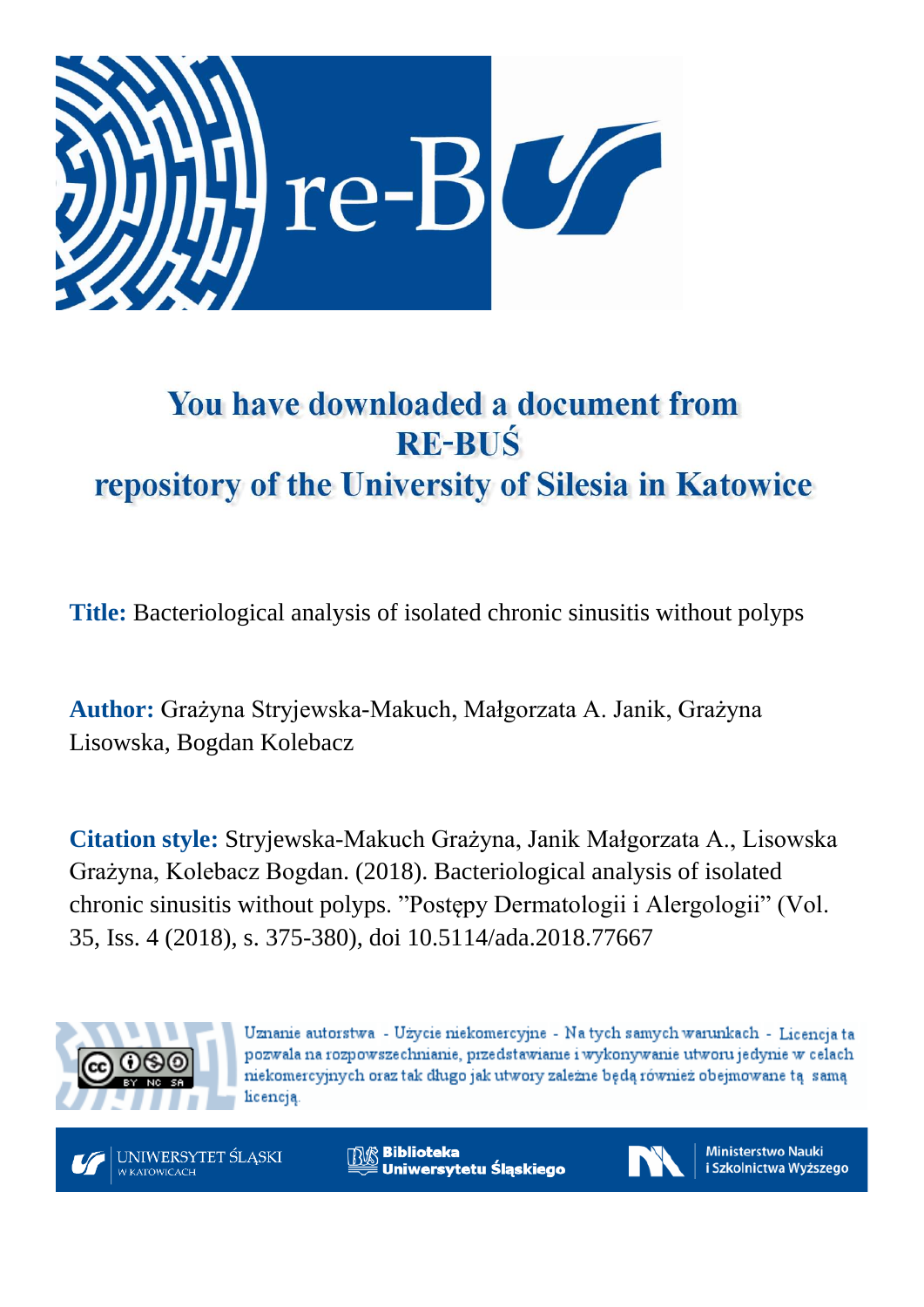# Bacteriological analysis of isolated chronic sinusitis without polyps

#### Grażyna Stryjewska-Makuch<sup>1</sup>, Małgorzata A. Janik<sup>2</sup>, Grażyna Lisowska<sup>3</sup>, Bogdan Kolebacz<sup>1</sup>

1 Department of Laryngology and Laryngological Oncology, Independent Public Research Hospital No. 7 of the Silesian Medical University in Katowice, Upper Silesian Medical Centre, Katowice, Poland

2 Department of Biomedical Computer Systems, Institute of Informatics in Sosnowiec, University of Silesia in Katowice, Poland 3 Department of Otorhinolaryngology and Oncology in Zabrze, Silesian Medical University in Katowice, Poland

> Adv Dermatol Allergol 2018; XXXV (4): 375–380 DOI: https://doi.org/10.5114/ada.2018.77667

# Abstract

Introduction: Chronic sinusitis (CRS) is phenotypically divided into inflammation with polyps (CRSwNP) or without polyps (CRSsNP).

Aim: To try to explain the reasons for isolated sinusitis by analysing medical history as well as anatomical and bacteriological data.

Material and methods: In 2016, endoscopic surgery was performed in 103 patients with CRSsNP within 6 months. The authors evaluated 28 patients with lesions in one sinus.

Results: The patients did not report any previous facial trauma, dental procedures, there were no odontogenic causes of the disease. They had not been treated with antibiotics within 30 days prior to admission to hospital. Ninety-seven bacterial strains were grown, of which 32 in patients with isolated nasal sinusitis. Statistical analysis has shown that there is a trend toward a statistically significant ( $p = 0.0868$ ) relationship between the presence of *Staphylococcus aureus* and the type of inflammation.

Conclusions: There is an indication that the presence of *Staphylococcus aureus* is associated with isolated sinusitis, especially in women.

Key words: chronic sinusitis without polyps, isolated sinusitis, *Staphylococcus aureus*.

# Introduction

Rhinosinusitis lasting more than 12 weeks with at least two associated symptoms such as nasal discharge, swelling of the mucous membrane lining the nose, pain in the face or impaired sense of smell is classified as chronic, which is set out in detail in EPOS 2012 (European Guidelines on rhinosinusitis and nasal polyps 2012) [1]. Chronic sinusitis (CRS) is phenotypically divided into inflammation with polyps (CRSwNP) or without polyps (CRSsNP).

Isolated sinusitis is often found incidentally in radiological diagnostics, and rarely causes clinical problems that require surgical intervention [2, 3]. It is believed that isolated chronic sinusitis may be a result of trauma, surgery, dental procedures, anatomic abnormalities of the nasal cavity or allergy [4].

#### Aim

The authors evaluated patients operated for CRSsNP with lesions in one or many sinuses, and the aim was to try to explain the reasons for isolated sinusitis by analysing medical history, anatomical and bacteriological data.

## Material and methods

The study examined 103 patients with CRSsNP subjected to functional endoscopic sinus surgery (FESS) in the period from March to November 2016 in the Department of Laryngology and Laryngological Oncology in Katowice and the Department of Otorhinolaryngology and Oncology in Zabrze. The patients were qualified for surgery after performing a computed tomography (CT) scan and endoscopic examination of sinuses as well as obtaining medical history data, which allowed, in accordance with the EPOS 2012 guidelines, to qualify them for surgery. The extent of FESS depended on the location of lesions. None of the patients reported any previous facial trauma, dental procedures; there were no odontogenic causes of disease. They had not been treated with antibiotics within 30 days prior to admission to hospital.

Address for correspondence: Grażyna Stryjewska-Makuch MD, Department of Laryngology and Laryngological Oncology, Independent Public Research Hospital No. 7 of the Silesian Medical University, Upper Silesian Medical Centre, 45/47 Ziołowa St, 40-635 Katowice, Poland, phone: +48 32 359 80 00, e-mail: makuch\_mg@wp.pl Received: 6.03.2017, accepted: 20.06.2017.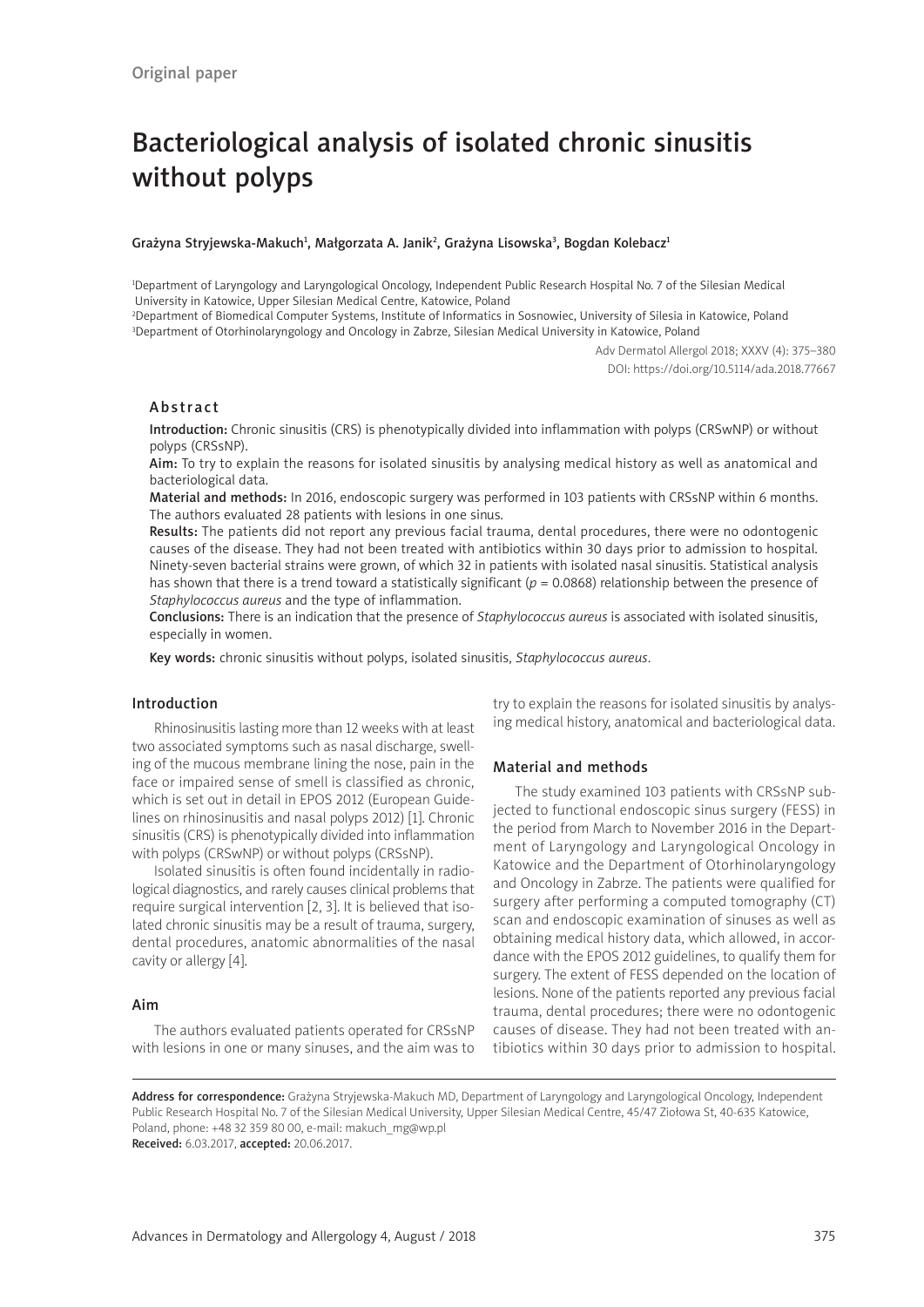Bacteriological and, in justified cases, histopathological material was collected during FESS. A swab specimen was taken from the middle nasal meatus, on the side of inflammatory lesions. It was decided to collect material from the middle nasal meatus, the place where discharge flows from the maxillary sinus, frontal sinus, and ethmoidal cells.

The material was collected using a swab stick with Amies transport medium. Aerobic colony grew on sheep blood agar (Columbia agar) – Gram-positive bacteria, Mac-Conkey medium (Gram-negative bacteria), Sabouraud medium (fungal growth), chocolate-based medium in an environment of increased carbon dioxide content (Neisseria and Haemophilus species). Anaerobic bacteria grew on Schaedler agar. Each culture was stored at 35–37°C for 24–48 h, with the exception of fungi and bacteria on Schaedler agar which were stored for 7 days. During the cultivation of culture, the material that remained on the stick was stored for 7 days in a multiplying medium (cardio-cerebral broth). Identification and drug susceptibility were evaluated using the Vitek 2 Compact system.

#### Statistical analysis

The statistical analysis of the data was to assess whether the presence of some selected bacterial strains (in this case, *Staphylococcus aureus*) is associated with a specific type of inflammation (multi-sinus or isolated). The  $\chi^2$  test of independence was used for this purpose. The data were organized in order to create a four-fold contingency table. Thus, the variable "strain type" was converted to the dichotomous form, where *Staphylococcus aureus*  (*S. aureus*) was compared with other bacterial strains.

## Results

The study included 103 patients, 54 women and 49 men, ranging in age from 17 to 78 years. In this group, there were 28 cases of isolated sinusitis, 17 women and 11 men aged 17 to 78 years. The group of patients with multi-sinusitis consisted of 32 women and 29 men aged 19 to 75 years. Nine men and 5 women from whom negative bacteriological cultures were obtained were excluded from the study. Allergic rhinitis to grass, trees, cats or mites was found in 9 patients. Two patients were affected by type II diabetes.

Isolated maxillary sinusitis was observed most frequently – in 24 cases. There were 2 cases of sphenoid sinusitis on the right side, one case of frontal sinusitis on the left side and one case of posterior ethmoidal sinusitis on the right side.

Two patients had nasal septum deviation toward the inflamed maxillary sinus. Pneumatic middle nasal concha (concha bullosa) was present in 1 case on the right side and in another case on the left side, always on the side of the inflamed maxillary sinus.

A total of 97 pathogens were cultured in all the examined patients, of which 32 in the case of isolated sinusitis. Two pathogens were cultured in 4 patients, and only one pathogen in the other 24. Figure 1 shows the distribution of the isolated bacterial flora.

Among the 32 pathogens identified in the middle nasal meatus of the operated patients, *S. aureus* was present in 15 cases, and *Staphylococcus epidermidis* in 6. The other pathogens were *Escherichia coli*, *Klebsiella oxytoca* and *pneumoniae*, *Streptococcus oralis*, *Proteus mirabilis* and *Morganella morganii*. *Staphylococcus aureus* was isolated in 6 out of 9 patients with inhalant allergy.

No anaerobic bacteria or fungi were found.

In 3 cases, radiological images suggesting maxillary sinusitis masked the inverted papilloma confirmed histopathologically after surgery.

It has been found that there is a trend toward a statistically significant (*p* = 0.0868) relationship between the presence of *S. aureus* and the type of inflammation. There is an indication that the presence of *S. aureus* is associated with isolated sinusitis. In patients with isolated sinusitis, *S. aureus* occurred in 46.88%, while in patients with multi-sinusitis in 29.23%. It was decided to verify whether the described trend may be related to sex. It has been found that in women, the relationship between the number of *S. aureus* and the type of inflammation shows a trend towards significance ( $p = 0.0708$ ), while in men the result is statistically insignificant ( $p = 0.4778$ ). In women with isolated sinusitis, *S. aureus* accounted for 44.44% of all cases, and in those with multi-sinusitis, it represented 20.59%. In the case of men, *S. aureus* accounted for 50% and 38.71%, in the groups with isolated sinusitis and multi-sinusitis, respectively. Distributions of the number in each group and the interactions between the type of inflammation and the pathogen are shown in Figure 2.

# Discussion

Isolated sinusitis is more frequently studied in the case of CRSwNP due to a greater risk of carcinoma and inverted papilloma than in CRSsNP [5]. Besides maxillary sinusitis of odontogenic origin, aetiology of isolated sinusitis without polyps is unclear.

Frontal sinusitis is often a consequence of inflammatory processes in the anterior ethmoidal cells, whereas isolated sinusitis is rare. Significant pneumatisation of ethmoidal cells, agger nasi, superior attachment of the uncinate process, small sagittal diameter of recess are observed, and the frontal sinus is then secondarily altered to anatomical and inflammatory changes within the frontal recess [6, 7]. Landsberg and Friedman [6] observed isolated frontal sinusitis in 11 patients complaining of headaches, nasal discharge. Three of them had polyps, another 3 had pneumatic agger nasi, and 1 patient had type II frontal cells.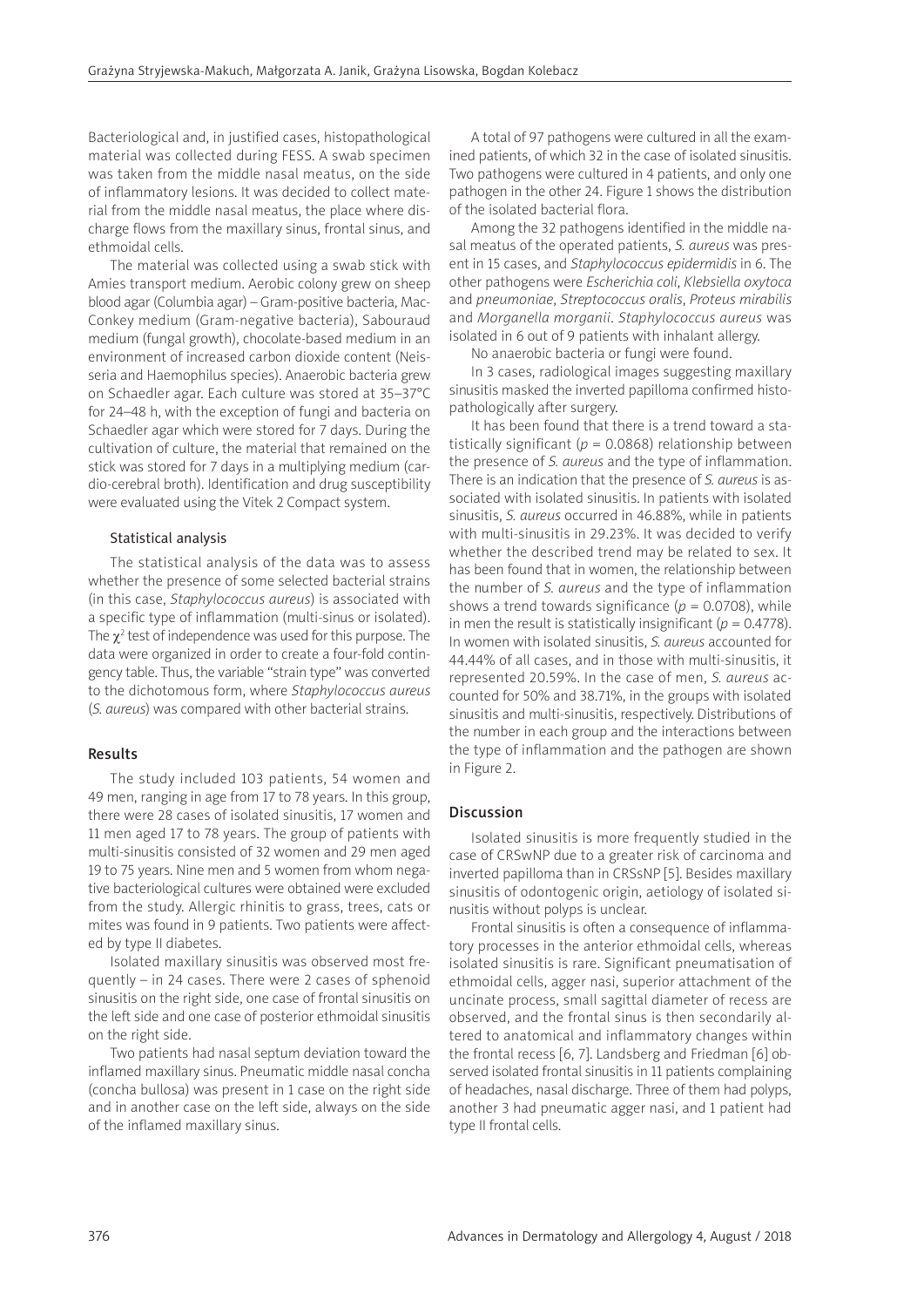

The causes of sphenoid sinusitis in a group of 50 patients studied by Friedman *et al.* [8] were fungi in 20%, carcinomas in 16%, mucocele in 12%, and chronic inflammation in 38% of all cases. *Streptococcus* and *S. aureus* are considered the most common causes of acute sphenoid sinusitis, whereas the role of Gram-negative and anaerobic bacteria is less important [9, 10]. A case of epidural abscess, being a complication of isolated chronic sphenoid sinusitis was described by Bielecki *et al*. [11]. The sample of fluid taken from the abscess showed no growth of bacteria or fungi. Likewise, there was no growth of bacteria in the case of sphenoid sinusitis complicated with sixth nerve palsy [12]. Massoubre *et al.* [13] analysed the bacterial flora of 79 patients with isolated chronic sphenoid sinusitis operated on via transnasal approach. Nonspecific inflammation without growth of pathological flora was found in 47 (59.5%) patients. There was fungus ball in 19 (24%) cases and bacterial flora was isolated in 13 (16%) patients. The main pathogens were *Pseudomonas aeruginosa* and *S. aureus.*

The study of the aetiology of isolated chronic maxillary sinusitis, was presented by Troeltzsch *et al.* [4] based on 174 cases. He found that 75% of all cases were of odontogenic origin, of which 64% were iatrogenic. Nonodontogenic cysts accounted for 6.3%, injuries – 10.3%, and carcinomas – 1.1%. Allergic rhinitis was reported by 3% of subjects. Highly diverse flora defined as non-specific flora of the oral cavity was isolated in 86.8%, *Streptococcus* spp., *Enterococcus faecalis*, *Haemophilus influenzae* and *Escherichia coli* were present in approx. 6%.

*Staphylococcus* colonization was prevalent in 64% of patients with CRSwNP and 87.5% in patients with asthma and hypersensitivity to aspirin compared to 33.3% in CRSsNP [14–17]. This preponderance of *S. aureus* reflects the specific inhibition of innate immunity against *Staphylococcus* in these Th2-mediated diseases similar to what is observed in atopic dermatitis [18].

Studies on the toll like receptors of the respiratory epithelium (TLR) demonstrated that TLR-2 binds to Grampositive bacteria and certain fungi, TLR-3 to viruses, and TLR-4 to Gram-negative bacteria. An increased expression of TLR-2 and TLR-4 was found in CRSsNP [19]. The interaction between *S. aureus* and endothelial cells results from the connections between fibronectin-binding proteins (FnBPs) on bacteria and fibronectin and heat shock proteins 60 (Hsp60) [20]. *Staphylococcus aureus* may also bind to integrin  $\alpha$ 5β1 through fibronectin-binding proteins and thus hide from the immune system in endothelial cells [20–22].

Staphylococcal enterotoxins are superantigens and have the ability to stimulate a number of T cell clones that have a T-cell receptor (TCR). In addition, they atypi-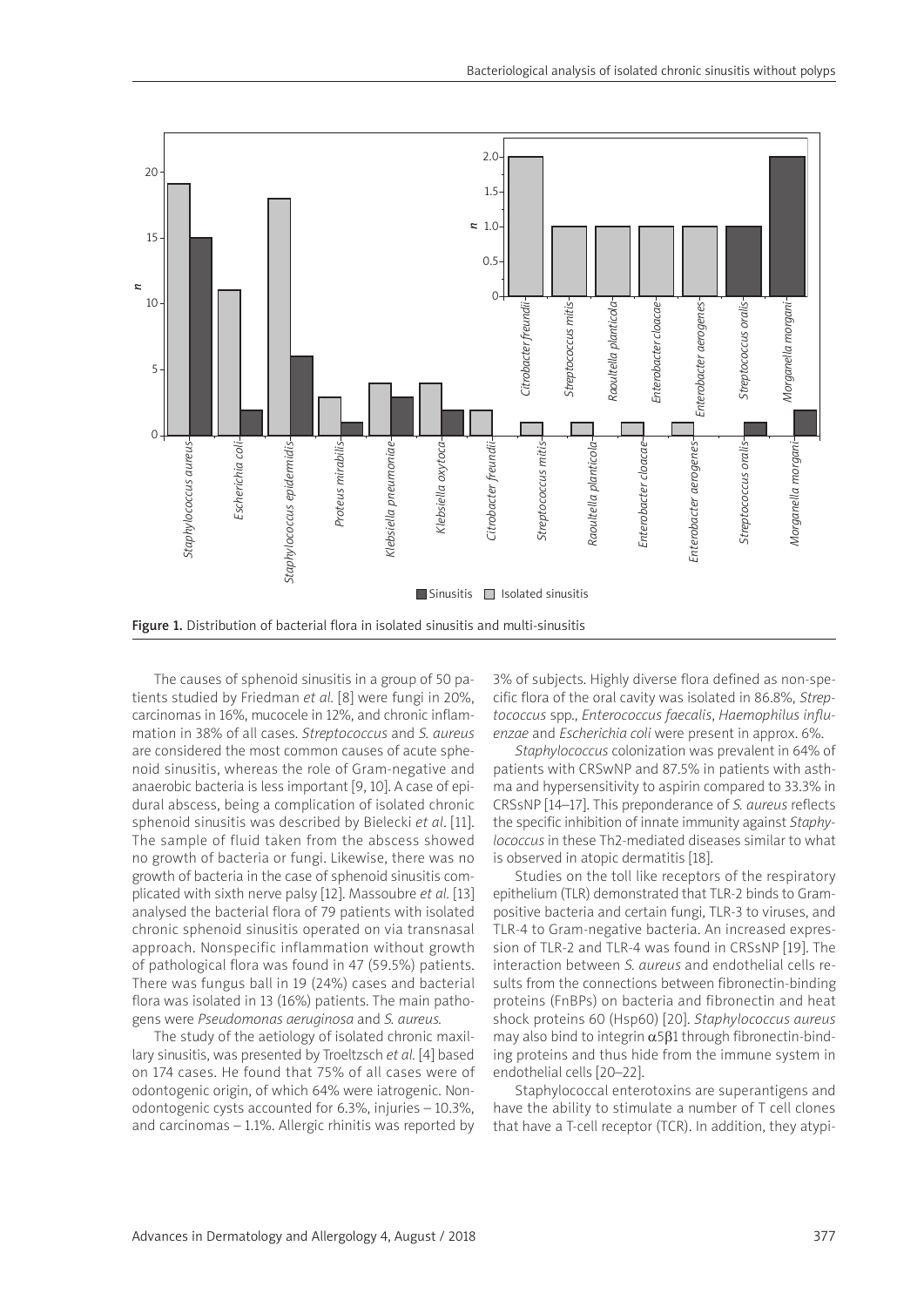

Figure 2. Distribution of the patients in each group and the interactions between the type of sinusitis and the pathogen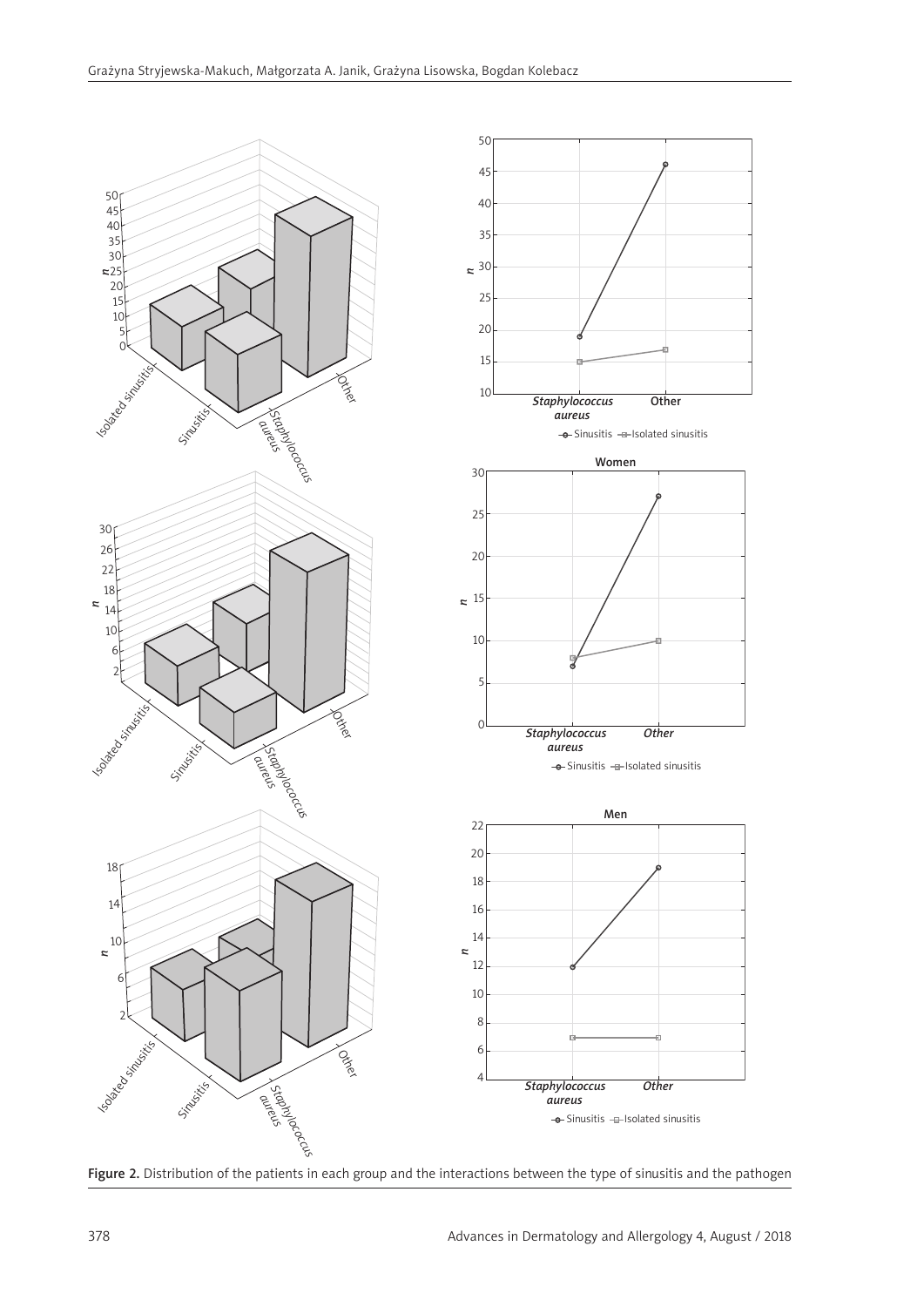cally bind to MHC class II and class I molecules (enterotoxin B). Staphylococcal protein A is a B-cell superantigen and binds to immunoglobulin receptors outside the classical antigen-binding site [20].

Staphylococcal enterotoxin (SEA, SEB) is adjacent to the epithelial barrier. Once T cells are activated, they produce interleukins IL-4, IL-5, IL-13, eotaxins and many other inflammation mediators that lead to severe eosinophilic inflammation and local production of IgE. Moreover, direct action of superantigen on B cells, epithelial cells and eosinophils maintains this inflammation [21]. Staphylococcal toxin can change sensitivity of the steroid receptor beta, which limits the effectiveness of antiinflammatory therapy [23].

Bachert *et al.* [24] found SEA and SEB-specific IgE in 50% of bilateral eosinophilic nasal polyps suggesting a common pathophysiologic mechanism in atopic dermatitis, CRSwNP and asthma.

The study by Kohanski and Lane [25] showed an increase in sensitivity of the mucosa cells of the nasal cavity and sinuses in patients with CRSsNP, which may be due to pathological changes in the innate immune response, which contributes to maintaining the inflammation secondarily to exposure to bacterial agents.

The frequent presence of *S. aureus* in isolated sinusitis without polyps is quite puzzling. In the examined material, in the patients with isolated sinusitis, *S. aureus* occurred in 46.88%, while in the patients with multisinusitis in 29.32%. Perhaps it is the effect of impaired microbiome of sinuses after past viral infections and antibiotic therapies, and hence, secondary proliferation of pathogenic flora, which is normally inhibited by commensals [26, 27].

There are conflicting reports in the literature concerning the significance of nasal cavity anatomy differences such as nasal septum deviation, concha bullosa, big agger nasi or the presence of Haller cells in the aetiology of chronic sinusitis [19]. We have found abnormalities in the anatomy of the nasal septum or middle nasal concha in four cases, which could have contributed to the formation of inflammatory lesions in the sinus, which seems to be less important in the aetiology of the disease compared with the bacteriological image. We believe that the problem of isolated sinusitis without polyps requires further observation.

# Conclusions

It has been found that there is a trend toward a statistically significant ( $p = 0.0868$ ) relationship between the presence of *S. aureus* and isolated sinusitis.

It seems that anatomical changes or allergy to inhalant allergens were not relevant to the development of the disease. Further research is needed to answer the question whether the frequent presence of coagulasepositive staphylococcus results from frequent antibiotic therapies, disruptions in the immune system, the effect of the external environment, or whether it is the primary cause of isolated sinusitis.

# Conflict of interest

The authors declare no conflict of interest.

#### References

- 1. Fokkens W, Lund V, Mullol J, et al. EPOS 2012: European position paper on rhinosinusitis and nasal polyps 2012. Rhinology 2012; 50: 1-112.
- 2. Habesoglu T, Habesoglu M, Surmeli M, et al. Unilateral sinonasal symptoms. J Craniofac Surg 2010; 21: 2019-22.
- 3. Matsumoto Y, Ikeda T, Yokoi H, et al. Association between odontogenic infections and unilateral sinus opacification. Auris Nasus Larynx 2015; 42: 288-93.
- 4. Troeltzsch M, Christoph P, Markus T, et al. Etiology and clinical characteristics of symptomatic unilateral maxillary sinusitis: a review of 174 cases. J Craniomaxillofacial Surg 2015; 43: 1522-9.
- 5. Paz Silva M, Jayant M, Corey J, et al. Diagnostic algorithm for unilateral sinus disease: a 15-year retrospective review. Intern Forum Allergy Rhinol 2015; 5: 590-596.
- 6. Landsberg R, Friedman M. Operative techniques in otolaryngology. Head Neck Surg 2006; 17: 184-8.
- 7. Landsberg R, Friedman M. A computer-assisted anatomical study of frontal recess. Laryngoscope 2001; 111: 2125-30.
- 8. Friedman A, Elatra P. Isolated sphenoid sinus disease: etiology and management. Otolaryngol Head Neck Surg 2005; 133: 544-50.
- 9. Marseglia C, Pageeila F, Licari A, et al. Acute isolated sphenoid sinusitis in children. Int J Pediatr Otorhinolaryngol 2006; 70: 2027-31.
- 10. Unlu H, Aslan A, Goktan C, et al. The intracranial complication of acute isolated sphenoid sinusitis. Auris Nasus Larynx 2002; 29: 69-71.
- 11. Bielecki I, Gierlotka A, Cofała M. An intracranial complication of acute isolated sphenoid sinusitis. Int J Pediatr Otorhinolaryngol 2013; 8: 125-127.
- 12. Mehmet A, Kaytaz A, Tuskan K, et al. Isolated sphenoid sinusitis presenting with unilateral VI nerve palsy. Int J Pediatr Otorhinolaryngol 2004; 68: 507-510.
- 13. Massoubre J, Saroul N, Vokwely JE, et al. Results of transnasal transostial sphenoidotomy in 79 cases of chronic sphenoidsinusitis. Eur Ann Otorhinolaryngol Head Neck Dis 2016; 133: 231-6.
- 14. Hamilos D. Host-microbial interactions in patients with chronic rhinosinusitis. J Allergy Clin Immunol 2014; 133: 640-53.
- 15. Brook L. Microbiology of chronic rhinosinusitis. Eur J Clin Microbiol Infect Dis 2016; 35: 1059-68.
- 16. Thanasumpun T, Batra P. Endoscopically-derived bacterial cultures in chronic rhinosinusitis: a systematic review. Am J Otolaryngol 2015; 36: 686-91.
- 17. Boase S, Foreman A, Cleland E, et al. The microbiome of chronic rhinosinusitis: culture, molecular diagnostics and biofilm detection. BMC Infect Dis 2013; 13: 210.
- 18. Kennedy J, Borish L. Chronic rhinosinusitis and antibiotics: the good, the bad, and the ugly. Am J Rhinol Allergy 2013; 27: 467-72.
- 19. Anselmo-Lima W, Sakano E. Rhinosinusitis: evidence and experience. Braz J Otorhinolaryngol 2015; 81: 1-49.